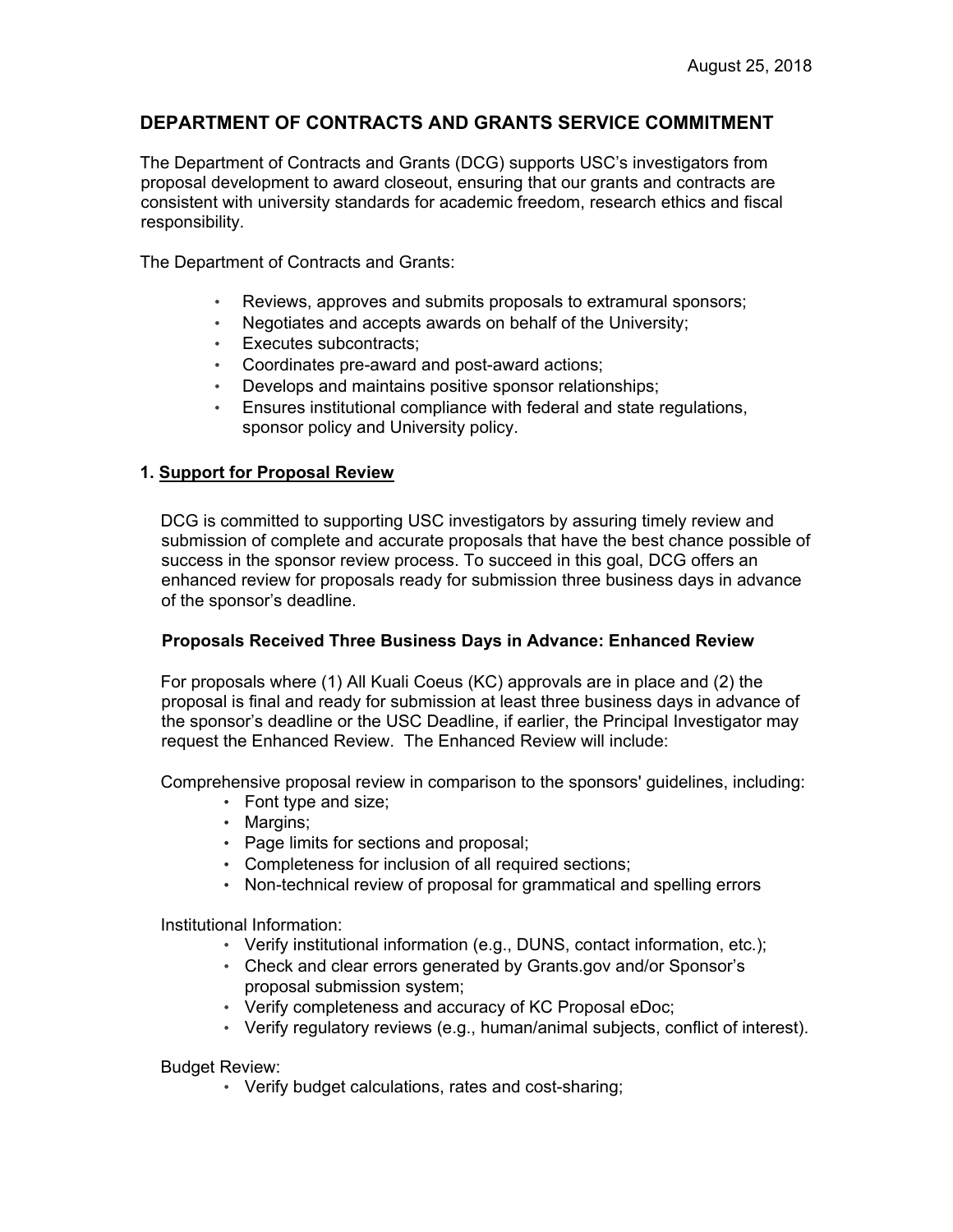- Verify that all costs are categorized correctly and have appropriate justification;
- Verify that there are unallowable costs are not included.

Subawards:

- Verify that we have received a scope of work, budget and budget justification;
- Verify that we have received a subawardee institutional commitment;
- Verify compliance with FCOI, when applicable.

## **Proposals Received Two Business Days in Advance**: **Standard Review**

For proposals where (1) All KC approvals are in place and (2) the proposal is final and ready for submission at least two business days in advance of the sponsor's deadline or the USC Deadline, if earlier, DCG will perform a Standard Review. The Standard Review will include, at a minimum:

Adherence to sponsor proposal solicitation

Institutional Information:

- Verify institutional information (e.g., DUNS, contact information, etc.);
- Check and clear errors generated by Grants.gov and/or Sponsor's proposal submission system;
- Verify completeness and accuracy of KC Proposal eDoc;
- Verify regulatory reviews (e.g., human/animal subjects, conflict of interest).

; Budget Review:

- Verify budget calculations, rates and cost-sharing
- Verify that all costs are categorized correctly and have appropriate justification;
- Verify that there are unallowable costs are not included.

Subawards:

- Verify that we have received a scope of work, budget and budget justification;
- Verify that we have received a subawardee institutional commitment;
- Verify compliance with FCOI, when applicable.

## **For Proposals Received Less Than One Business Day in Advance**

Due to time constraints, proposals received less than 24 hours (or one business day) in advance of the sponsor's deadline or the USC Deadline, if earlier, will receive a minimum review with the goal to ensure that it is not rejected from the electronic submission vehicle. Unfortunately, proposals received by DCG less than 24 hours in advance risk rejection by sponsors, or potentially late submission.

In the event a proposal is submitted due to time constraints or because the proposal was submitted to the sponsor without going through DCG, DCG will conduct a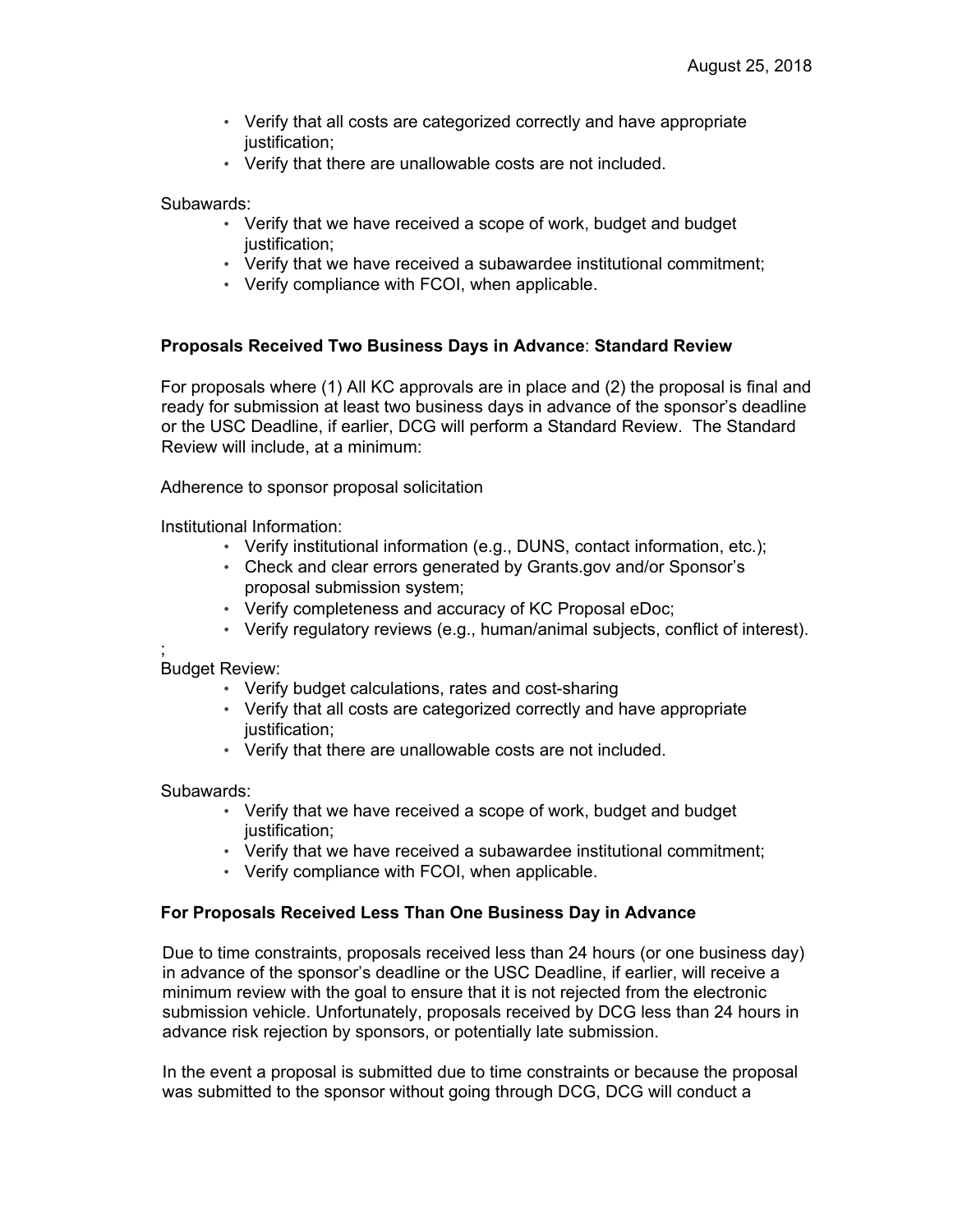Standard Review after submission. DCG will work with the PI and the School to secure any additional approvals and make any additional corrections that are identified after submission.

For all proposals, DCG staff will communicate with the Principal Investigator and his/her research administrator when a proposal will receive less than a Standard Review due to time constraints.

#### **Confirmation of Proposal Submissions**

DCG will forward electronic confirmation to the Principal Investigator and his/her research administrator once the proposal is received and accepted by the sponsor.

## **2. Tips to Facilitate the Proposal Approval Process**

The following are some tips to facilitate the proposal approval process:

- 1. Your proposal should be circulated for approvals within the KC system at least five business days in advance of the proposal deadline. Please allow more time if your proposal requires reviews and approvals by multiple schools, departments, centers or divisions;
- 2. Include the proposal guidelines and/or solicitation in the KC Proposal so DCG staff can review the proposal along with the solicitation guidelines;
- 3. Allow time for corrections. Allowing time for corrections helps to ensure the proposal is at its best when it is submitted to the sponsor;
- 4. Ensure a point of contact is available to make corrections. The Principal Investigator and/or a departmental contact should be available to make corrections until the proposal is ready to submit to the sponsor.

#### **3. Negotiation of Sponsored Research Agreements**

Sponsored Research Agreement negotiation timelines vary depending on agreement and sponsor; however, the DCG staff is committed to facilitating and completing negotiations in a professional and timely manner. Once DCG has (1) a complete and correct KC record containing the submitted proposal and Principal Investigator and School approvals and (2) the draft agreement, we are committed to initiating negotiations with the sponsor within five business days.

## **4. Communication with DCG Staff**

DCG staff make every effort to be available to communicate with investigators and research administrators by telephone and email during heavy deadlines. When away from the office for more than 24 hours, staff will provide an out of office message indicating whom to contact during their absence. Staff will otherwise normally respond to inquiries within 24 hours of when they are contacted, and usually much sooner.